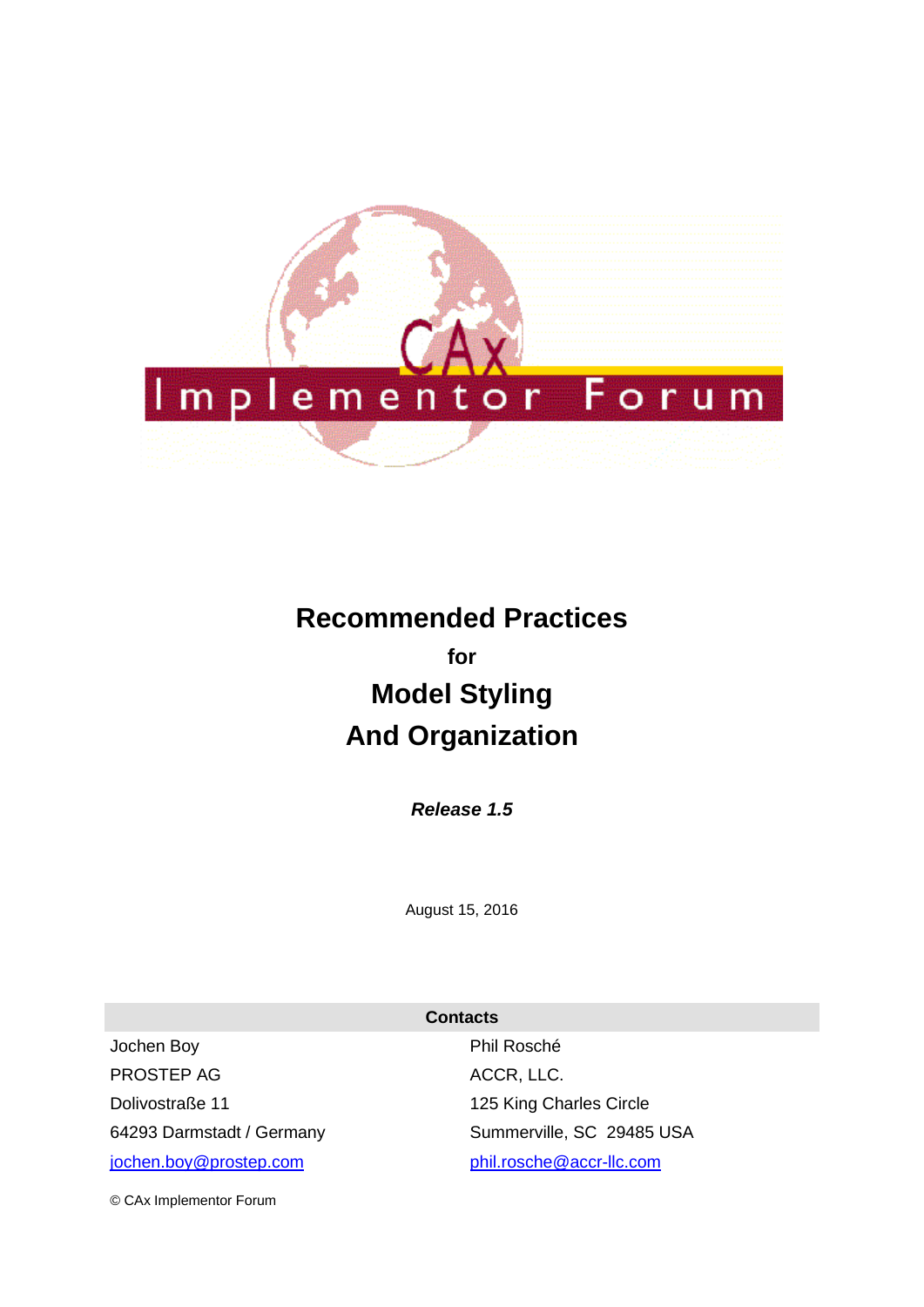

# **Table of Contents**

| 1            |                |  |  |
|--------------|----------------|--|--|
| $\mathbf{2}$ |                |  |  |
| 3            |                |  |  |
| 4            |                |  |  |
| 4.1          |                |  |  |
| 4.2          |                |  |  |
| 4.3          |                |  |  |
| 4.4          |                |  |  |
| 4.5          |                |  |  |
| 5            |                |  |  |
| 5.1          |                |  |  |
| 5.2          |                |  |  |
| 6            |                |  |  |
| 6.1          |                |  |  |
| 6.2          |                |  |  |
| 6.3          |                |  |  |
| $\mathbf{7}$ |                |  |  |
| 7.1          |                |  |  |
| 7.2          |                |  |  |
| 8            |                |  |  |
|              | <b>Annex A</b> |  |  |
|              | <b>Annex B</b> |  |  |
| B.1          |                |  |  |
| B.2          |                |  |  |
| B.3          |                |  |  |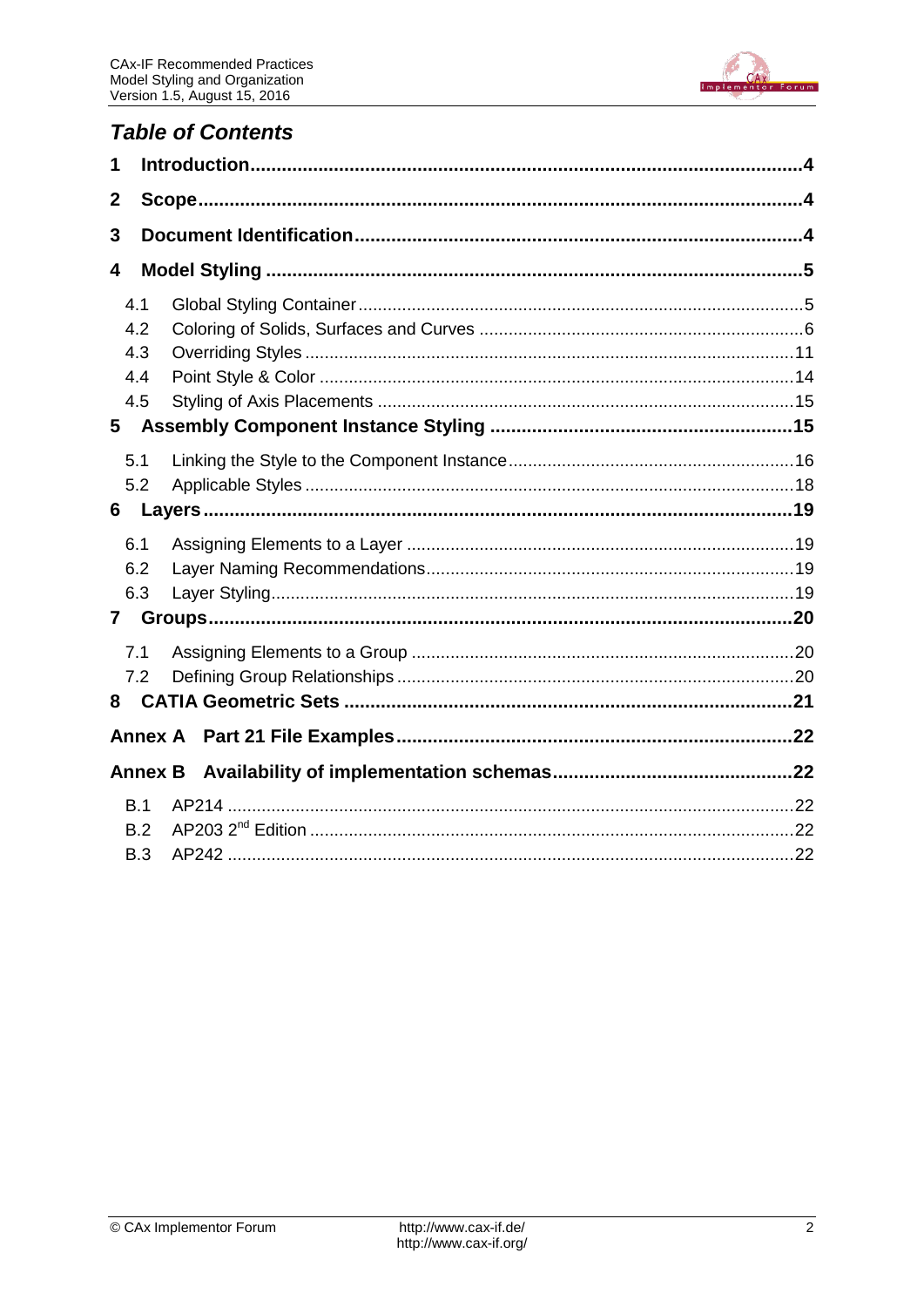

# *List of Figures*

| Figure 13: Styling a portion of an instance of a component in an assembly18 |
|-----------------------------------------------------------------------------|
|                                                                             |
|                                                                             |
|                                                                             |
|                                                                             |
|                                                                             |

# *List of Tables*

# *Document History*

This document replaces the following CAx-IF Recommended Practices:

- Recommended Practices for Colors and Layers; published September 24, 2001
- Recommended Practices for Assembly Instance Styling; Release 1.0; published November 19, 2002
- Recommended Practices for Colors, Layers and Groups; Draft Release 1.1; published December 1, 2008

The current document covers the scope of the preceding ones, and adds new and updated concepts.

| <b>Revision</b> | Date       | Change                                                                                                                                    |
|-----------------|------------|-------------------------------------------------------------------------------------------------------------------------------------------|
| 1.0             | 2011-05-23 | Initial creation                                                                                                                          |
| 1.1             | 2011-09-05 | Update of Invisibility Definition                                                                                                         |
| 1.2             | 2011-12-15 | Addition of Point Style & Point Color                                                                                                     |
| 1.3             | 2012-11-01 | Replacement of Assembly Instance Styling Section                                                                                          |
| 1.4             | 2014-01-23 | <b>Addition of Transparency</b>                                                                                                           |
| 1.5             | 2016-08-15 | Moved Overriding Styles section; added Styling for Axis Placements;<br>added clarification to Layers section; added CATIA Geometric Sets. |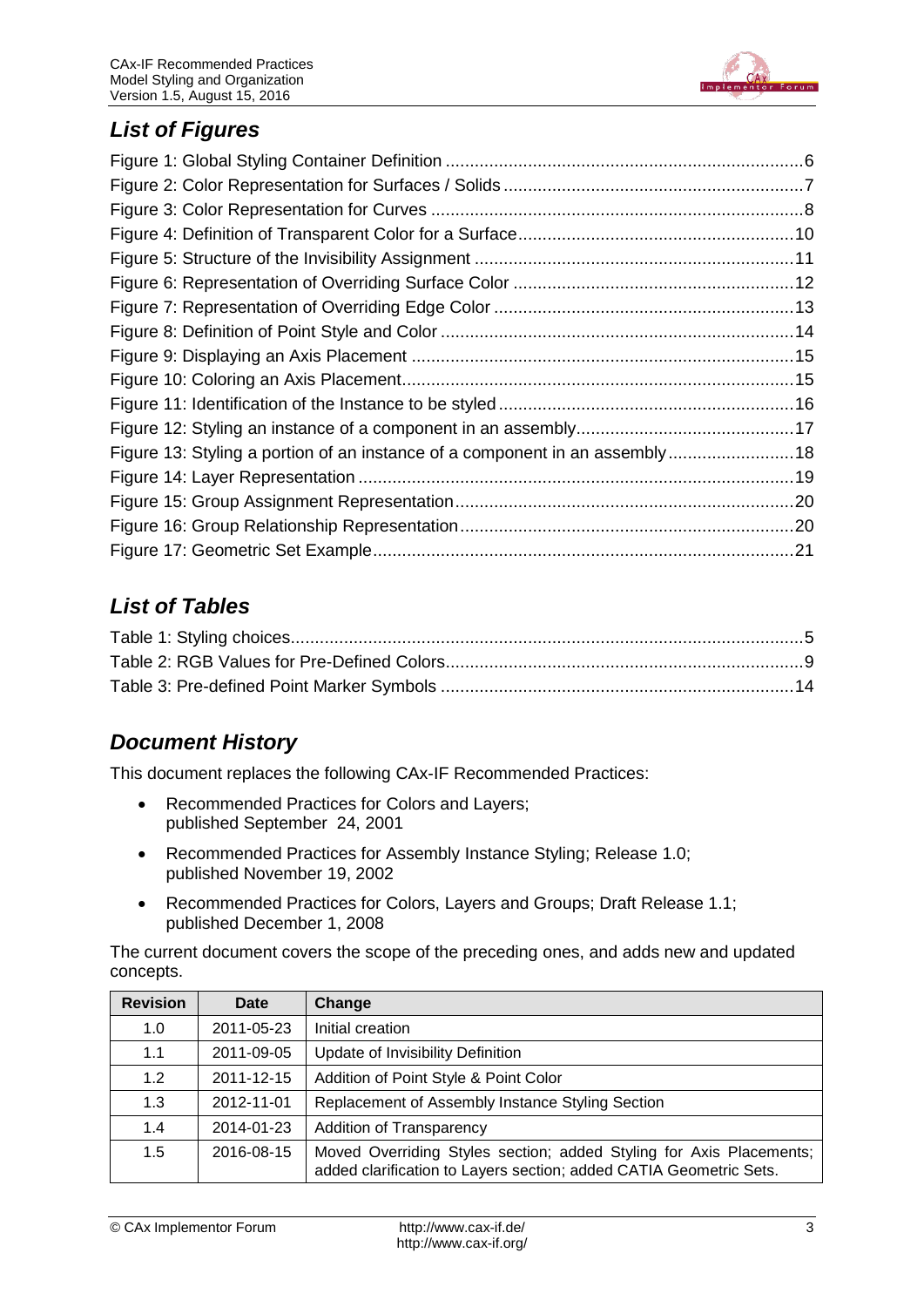

# <span id="page-3-0"></span>**1 Introduction**

This document describes the recommended practices for implementing the ability to exchange information about model styling  $-$  colors and visibility  $-$  and model organization  $$ layers and groups – via the STEP standard.

The support of Colors and Layers is standard functionality in most STEP processors for many years. These capabilities support a better presentation of the model on the screen, and an organization of the elements in the model as per the user companies' guidelines. Groups represent additional organizational structures within the model supported by some CAD systems.

This document also describes the recommended practices for implementing the ability to assign context dependent styles to individual instances of a component in an assembly via the STEP standard.

The approaches described hereafter have been combined from previously separate, but related, documents and updated to the latest agreements and changes in the data structure.

# <span id="page-3-1"></span>**2 Scope**

#### **The following are within the scope of this document:**

- The specification of colors for solids and topologically bounded surfaces as well as their constituent shape elements, and also geometrically bounded wireframe and surface data
- The definition of transparency and reflection characteristics for surfaces
- The definition of point styles and colors
- The assignment of styles (colors, visibility) to instances of a component in an assembly
- The definition of layers and groups

#### **The following are out of scope for this document:**

- The definition of "Saved Views" (as defined in digital product definition standards) for model viewing organization. These are described in the "Recommended Practices for the Representation and Presentation of Product and Manufacturing Information (PMI)".
- The definition of surface texture.

# <span id="page-3-2"></span>**3 Document Identification**

For validation purposes, STEP processors shall state which Recommended Practice document and version have been used in the creation of the STEP file. This will not only indicate what information a consumer can expect to find in the file, but even more important where to find it in the file.

This shall be done by adding a pre-defined ID string to the description attribute of the file description entity in the STEP file header, which is a list of strings. The ID string consists of four values delimitated by a triple dash ('---'). The values are:

Document Type---Document Name---Document Version---Publication Date

The string corresponding to this version of this document is:

**CAx-IF Rec.Pracs.---Model Styling and Organization---1.5--- 2016-08-15**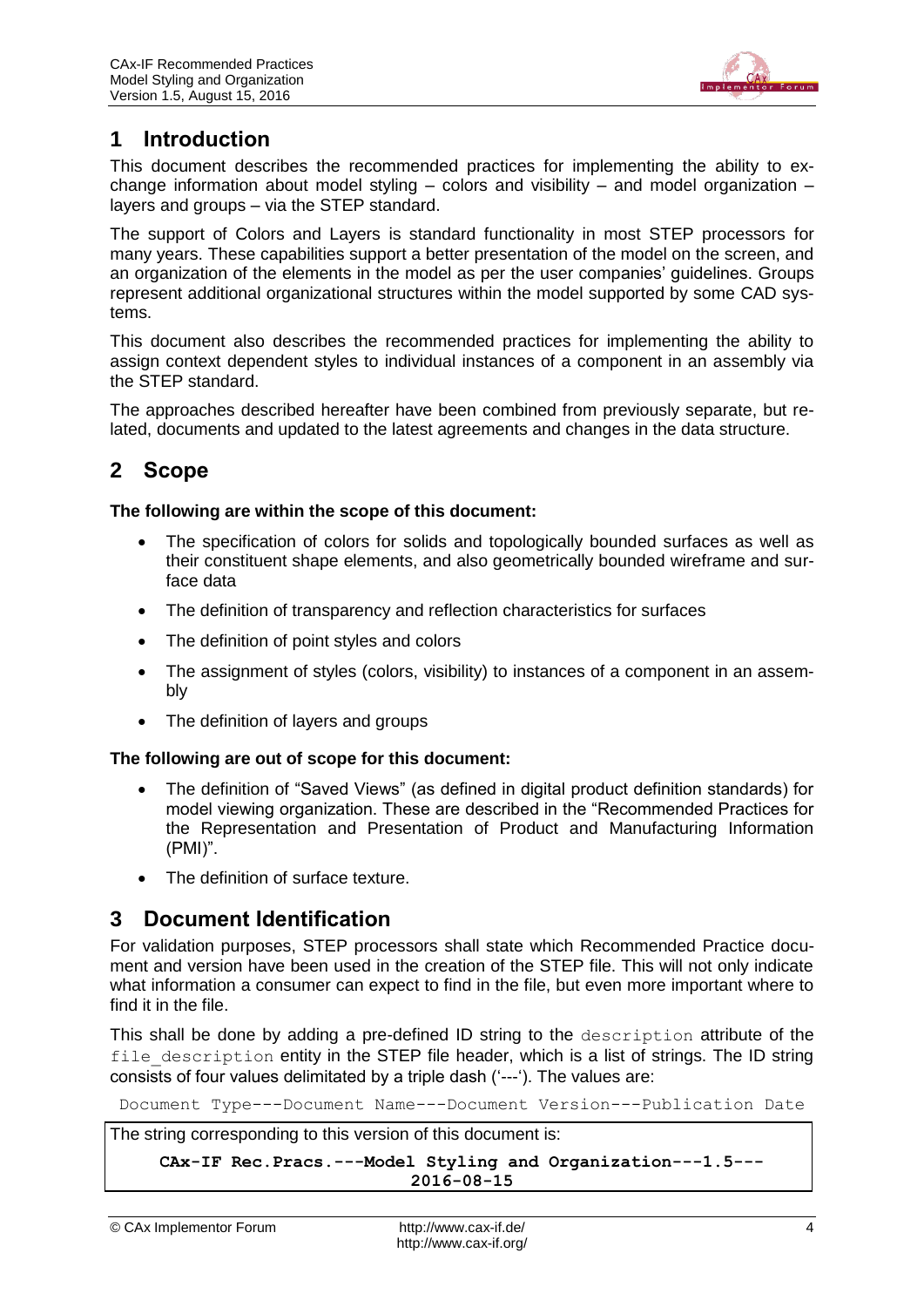

It will appear in a STEP file as follows:

```
FILE DESCRIPTION(('...','CAx-IF Rec.Pracs.---Model Styling and
Organization---1.5---2016-08-15',),'2;1');
```
# <span id="page-4-0"></span>**4 Model Styling**

The following sections cover the aspects of displaying the model described in the STEP file in the intended way. This is typically done by assigning colors at the top level, which are then inherited down the model structure to the individual geometric elements. For individual elements, this styling can be overridden in general, or in a specific context. The applicable styles also include invisibility.

### <span id="page-4-1"></span>*4.1 Global Styling Container*

It is a general convention in STEP – to be precise in Part46 – that only styled items shall be displayed when viewing the contents of a STEP file. That means that all geometric elements that do not have any style assigned at all shall be invisible.

If a style is assigned, there are two basic options: either, an explicit style is assigned – for instance a specific color – defining the way the model shall be shown, or a "null" style is used, meaning that it is up to the receiving system to determine the way the data is displayed. As this concept is quite important, it is summarized in the following table:

| <b>Assigned Style</b>               | Model or model element is displayed                          |
|-------------------------------------|--------------------------------------------------------------|
| none                                | not at all                                                   |
| "null" style                        | according to target system preferences (i.e. default colors) |
| explicit<br>style<br>$or, \ldots$ ) | (col-   as defined in the STEP file                          |

#### <span id="page-4-2"></span>*Table 1: Styling choices*

In every STEP file, there shall be at least one global styling container, meaning an entity that displays all information about the initial display of the model. This container can be one of two entity types:

- draughting model ("DM")
- mechanical\_design\_geometric\_presentation\_representation ("MDGPR")

As there may be more than one DM or MDGPR in a STEP file, it is important to clearly identify the one acting as the global styling container. This is achieved in the following way:

- The name attribute is an empty string (")
- If there are other instances of DM or MDGPR in the file, the global one is always referenced by the rep 2 attribute of mechanical design and draughting  $$ relationship (or its supertype, representation relationship).
- Any occurrences of draughting model item association will refer to the global DM.

**Note** that any additional items in the set of items of the DM or MDGPR besides the part geometry (e.g. annotations, camera models…) as well as any advanced implementation approaches including presentation set and presentation area are out of scope for this document. Please refer to the "Recommended Practices for the Representation and Presentation of Product and Manufacturing Information (PMI)", section 10.4 ("Saved Views") for further details.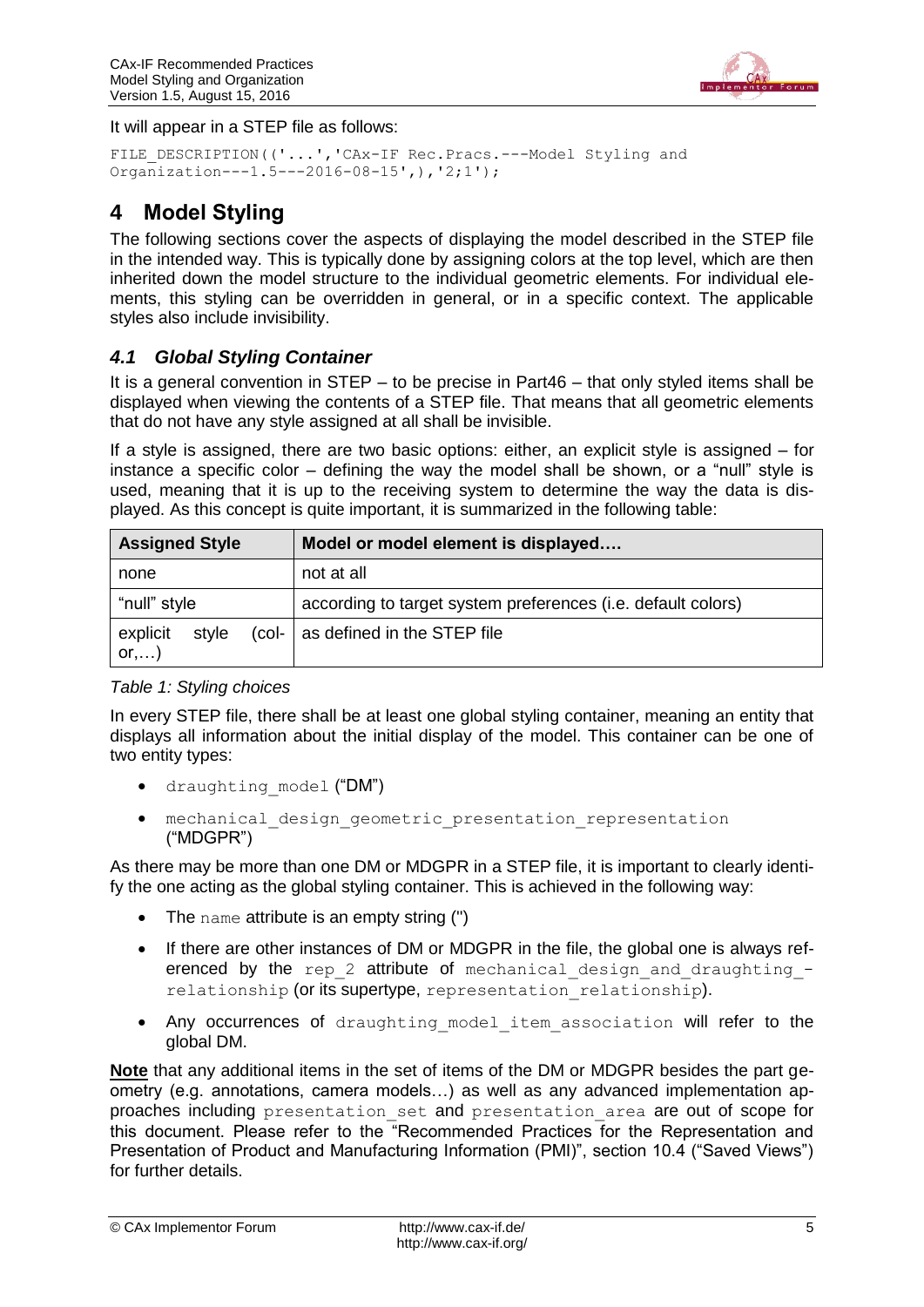

[Figure 1](#page-5-1) below illustrates the minimum set of display information required in a STEP file. It defines that the entire part shape shall be displayed, by linking the top-level shape representation (typically advanced brep shape representation ("ABSR") for solid models) to the global styling container. Definition of the  $null$  style means that the target system's preferred or default settings will be applied to display the data.

The structure in [Figure 1](#page-5-1) shall be created for all top-level representations containing geometry. This also applies to supplemental geometry (constructive geometry representation, cp. corresponding Recommended Practices), as well as surface or wireframe models. For an assembly, it is sufficient to include the top node shape representation. By convention this will then apply to all child nodes as well.

**Important Note** The styling container and the shape representations mapped into it need to share the same geometric representation context. The mapped item.mapping target and representation map.mapping origin therefore shall define a unit transformation, i.e. with (0/0/0) as origin and the unit vectors as directions.



<span id="page-5-1"></span>*Figure 1: Global Styling Container Definition*

## <span id="page-5-0"></span>*4.2 Coloring of Solids, Surfaces and Curves*

### <span id="page-5-2"></span>**4.2.1 Priority and inheritance of model colors**

The coloring information is always inherited from the solid or surface down to its constituent faces and edges. The priority list for coloring elements in topological models is as follows:

- 1. solids (manifold solid brep, brep with voids) OR surfaces (shell based surface model)
- 2. surfaces only (open shell, closed shell)
- 3. faces / edges
- 4. geometric surfaces / curves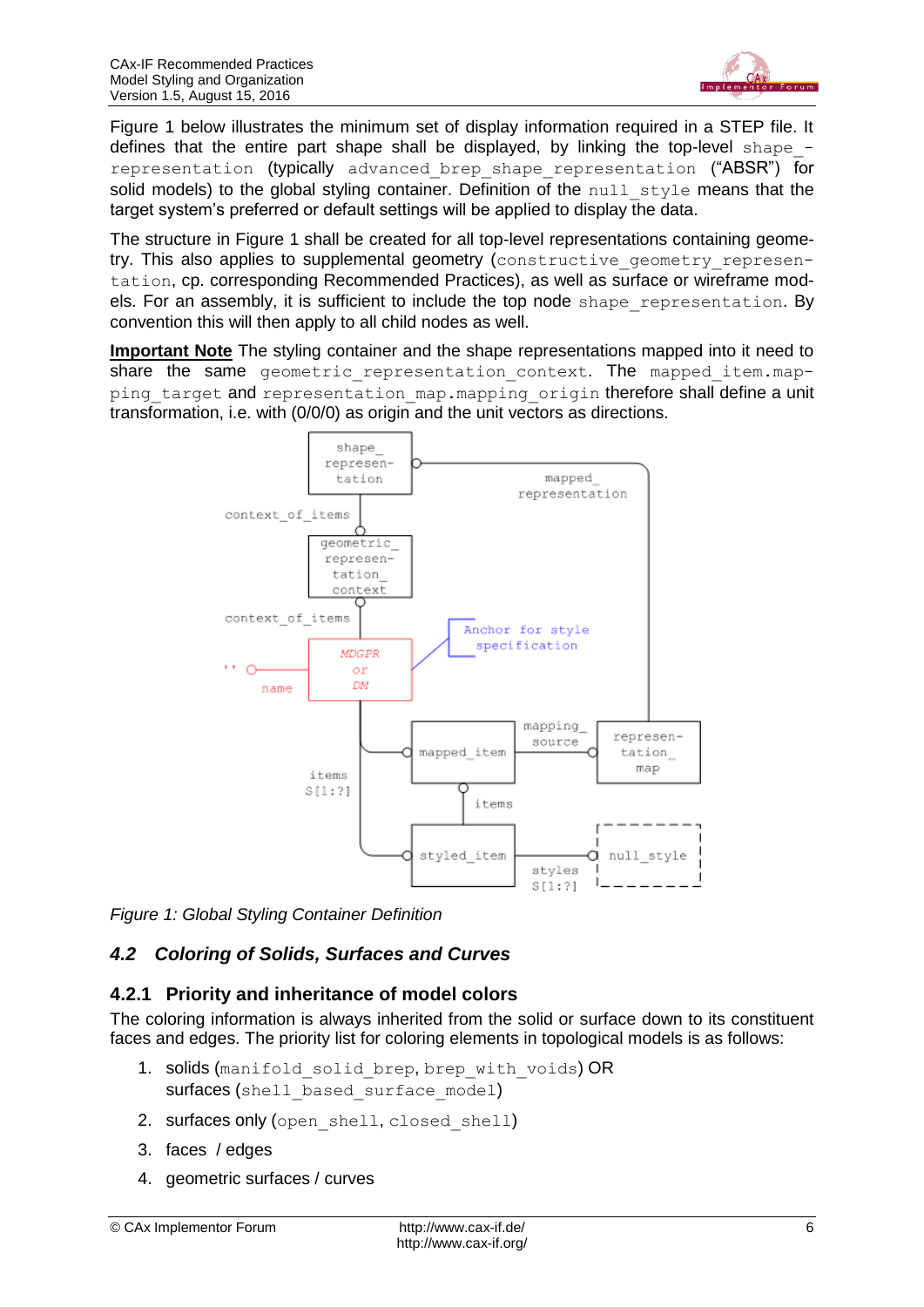

Solids and surfaces may be colored by using fill area style colour, where faces lying on a solid should be styled by overriding the solid style, as are the edges. The edges are treated as being independent of the face due to them potentially being used by two faces. This could lead to a conflict when the two faces were colored differently. See sections [4.2.4](#page-8-1) and [4.3.2](#page-11-1) for handling of overriding styles.

In order to maintain similarity of style, it was decided at the  $7<sup>th</sup>$  CAx Implementor Forum meeting to extend this approach to include geometrically bounded surfaces and wireframes. Thus, the priority list for coloring these elements is as follows:

- 1. Wireframe / Surface collector (geometric set, geometric curve set)
- 2. Geometric Representation Item (e.g. trimmed curve, b spline surface)

Colors should be instantiated from the top down for these hierarchies, e.g. the solid should al-ways be colored, then any differences in face colors applied by overriding the solid color for the different face. Similarly for wireframe, the geometric set / geometric curve set should always be colored in the majority color for the geometric entities, those deviating from this majority color being overridden.

### <span id="page-6-1"></span>**4.2.2 Color Instantiation**

Colors can be defined for the surfaces of a model by assigning it to the respective solid, shell or surface, based on the priority list given in section [4.2.1](#page-5-2) above.

**Note** that the two sides of a surface can have different colors assigned; the default recommendation is to assign the same color to both sides (surface side  $=$  . BOTH.)

[Figure 2](#page-6-0) below illustrates the structure to assign a specific color to a surface:



<span id="page-6-0"></span>*Figure 2: Color Representation for Surfaces / Solids*

**Note:** Faces of a solid or shell usually inherit their color from the superordinate model element as stated in [4.2.1.](#page-5-2) If a particular face of a solid or shell shall have a different color, overriding face color as defined in section [4.3](#page-10-0) below has to be applied.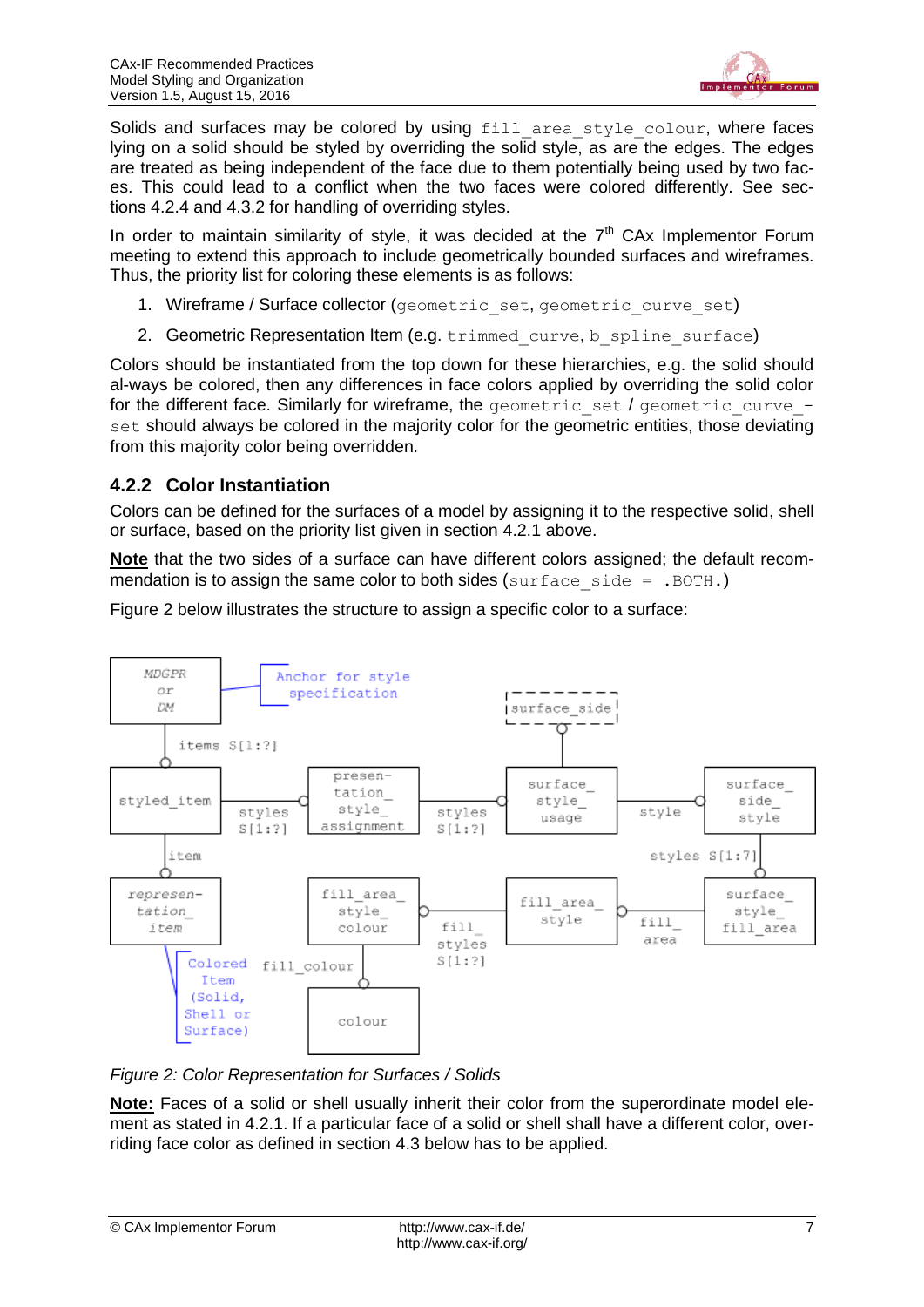

#### **Part21 Example:**

```
#164=MANIFOLD SOLID BREP('', #163);
#226=DRAUGHTING PRE DEFINED COLOUR('cyan');
#227=FILL_AREA_STYLE_COLOUR('', #226);
#228=FILL_AREA_STYLE('',(#227));
#229=SURFACE STYLE FILL AREA(#228);
#230=SURFACE_SIDE_STYLE('',(#229));
#231=SURFACE STYLE USAGE(.BOTH., #230);
#232=PRESENTATION STYLE ASSIGNMENT((#231));
#233=STYLED_ITEM('',(#232),#164);
#276=DRAUGHTING_MODEL('#276',(#233,#241,#246,#254,#255,#263,#268,#273,),#26
9);
```
Edges, curves and sets of curves in a solid, surface or wireframe model can be assigned a color by using the curve style entity.

**Note:** Edge curves usually inherit their color from the face they are the edge of (see [4.2.1\)](#page-5-2). If the edge shall have a different color than its face, overriding edge color as defined in section [4.3.2](#page-11-1) below has to be applied.

[Figure 3](#page-7-0) below illustrates the structure to assign a specific color to a surface:



<span id="page-7-0"></span>*Figure 3: Color Representation for Curves*

#### **Part21 Example:**

```
#87=EDGE_CURVE('',#28,#24,#66,.T.);
#242=DRAUGHTING PRE DEFINED COLOUR('yellow');
#243=DRAUGHTING PRE DEFINED CURVE FONT('continuous');
#244=CURVE STYLE('', #243, POSITIVE LENGTH MEASURE(1.0), #242);
#245=PRESENTATION STYLE ASSIGNMENT((#244));
#246=STYLED_ITEM('',(#245),#87);
#276=DRAUGHTING_MODEL('#276',(#233,#241,#246,#254,#255,#263,#268),#269);
```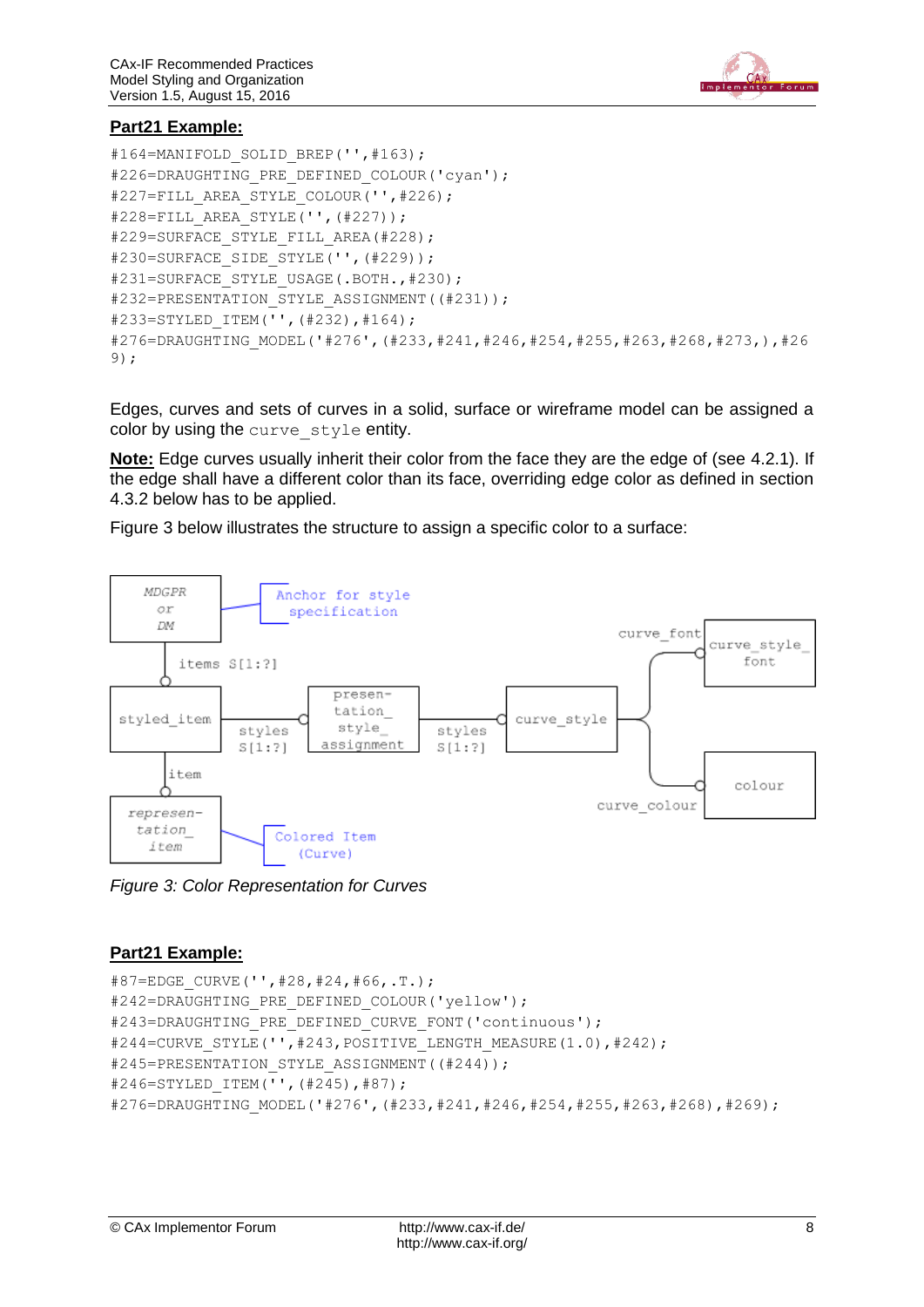

### **4.2.3 Pre-Defined Colors**

[Table 2](#page-8-0) below lists the pre-defined colors along with the RGB values that shall be assumed for them:

| <b>Color</b> | <b>RGB</b>    |
|--------------|---------------|
| 'black'      | 0.0, 0.0, 0.0 |
| 'white'      | 1.0, 1.0, 1.0 |
| 'red'        | 1.0, 0.0, 0.0 |
| 'green'      | 0.0, 1.0, 0.0 |
| 'blue'       | 0.0, 0.0, 1.0 |
| 'vellow'     | 1.0, 1.0, 0.0 |
| 'cyan'       | 0.0, 1.0, 1.0 |
| 'magenta'    | 1.0, 0.0, 1.0 |

<span id="page-8-0"></span>*Table 2: RGB Values for Pre-Defined Colors*

### <span id="page-8-1"></span>**4.2.4 Transparency and Reflectance for Surfaces**

In addition to a plain color, the appearance of a surface on screen can be enhanced by adding transparency and reflection characteristics as rendering options. This can be done instead of or in addition to the color instantiation as shown in section [4.2.2.](#page-6-1)

In general, whenever transparency or reflectance is defined, it is recommended to replace the surface style fill area in [Figure 2](#page-6-0) with an instance of surface style rendering with properties for the definition of a plain color. This allows the realistic visualization of surfaces with properties which determine transparency and reflection characteristics.

**Note:** Systems not supporting transparency or reflectance shall treat the colour used by surface style rendering with properties the same way as the colour in Figure [2.](#page-6-0)

**Note:** if a pattern (e.g. hatch) shall be applied as fill style, the two surface sides styled can be used simultaneously. In this case, the same colour shall be used by both styles, and the transparency shall be defined on the same surface side(s) the fill area style is defined on. Though it is legal to define more than one style, older systems might support only one style.

In addition to the surface colour, the entity type surface style rendering with  $$ properties has the following attributes:

- rendering method: specifies the method which shall be used for the shading of surfaces. This is an enumeration type with the following defined values:
	- o constant\_shading: a reflectance calculation is performed for each facet of the approximated surface to produce one reflected color per facet. The point on the facet used in the calculation is implementation-dependent. The color used in the reflectance calculation is the surface colour specified in the relevant surface style rendering entity.
	- o colour\_shading: a reflectance calculation is performed at each vertex of each facet of the approximated product shape, using the surface colour and the surface normals in the vertices. The resulting reflected colors are interpolated linearly across each facet.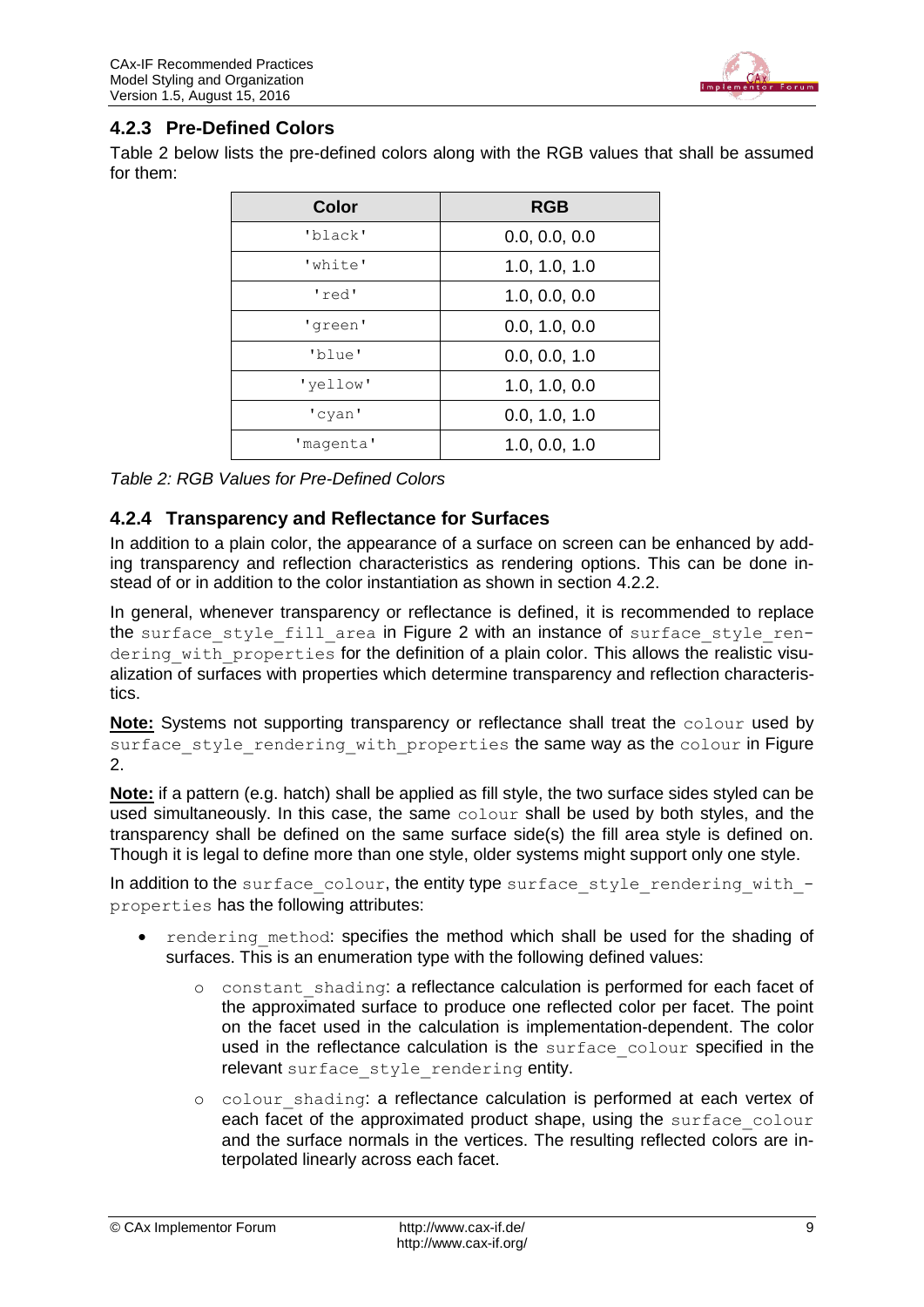

- o dot\_shading: any dot products needed by the reflectance equation are calculated from surface normals at a set of positions on the surface. These dot products are interpolated linearly across the surface. The reflectance calculation is performed at each interpolated position of the surface to produce a reflected color based on the interpolated dot products and the surface  $$ colour of the relevant surface style rendering entity.
- o normal\_shading: the surface normals are interpolated linearly across the surface. The reflectance calculation is performed at each interpolated position of the surface to produce a reflected color based on the interpolated surface normal and the surface colour of the relevant surface style rendering entity.
- properties: This is a set of one or both rendering properties (transparency and reflectance), i.e. it is allowed to define only transparency, only the reflection characteristics, or both. For surface style reflectance ambient, subtypes are defined which also allow for defining the diffuse and specular parts of the reflectance behavior of a surface.



[Figure 4](#page-9-0) illustrates the entity structure to define a transparent color for a surface:

<span id="page-9-0"></span>*Figure 4: Definition of Transparent Color for a Surface*

### <span id="page-9-1"></span>**4.2.5 Invisibility**

Invisibility is a capability that will allow hiding of model elements. It is basically handled in the same way as any simple style (e.g. colors). Under the boundary conditions given in section [4.1](#page-4-1) above, the usage convention is quite simple: Unless invisibility is present, all styled elements are visible.

The structure for invisibility is very simple: an instance of  $\text{inv}$  is  $\text{inv}$  is  $\text{inv}$  will be linked to the styled item shown on the left hand side of Figures 2-4: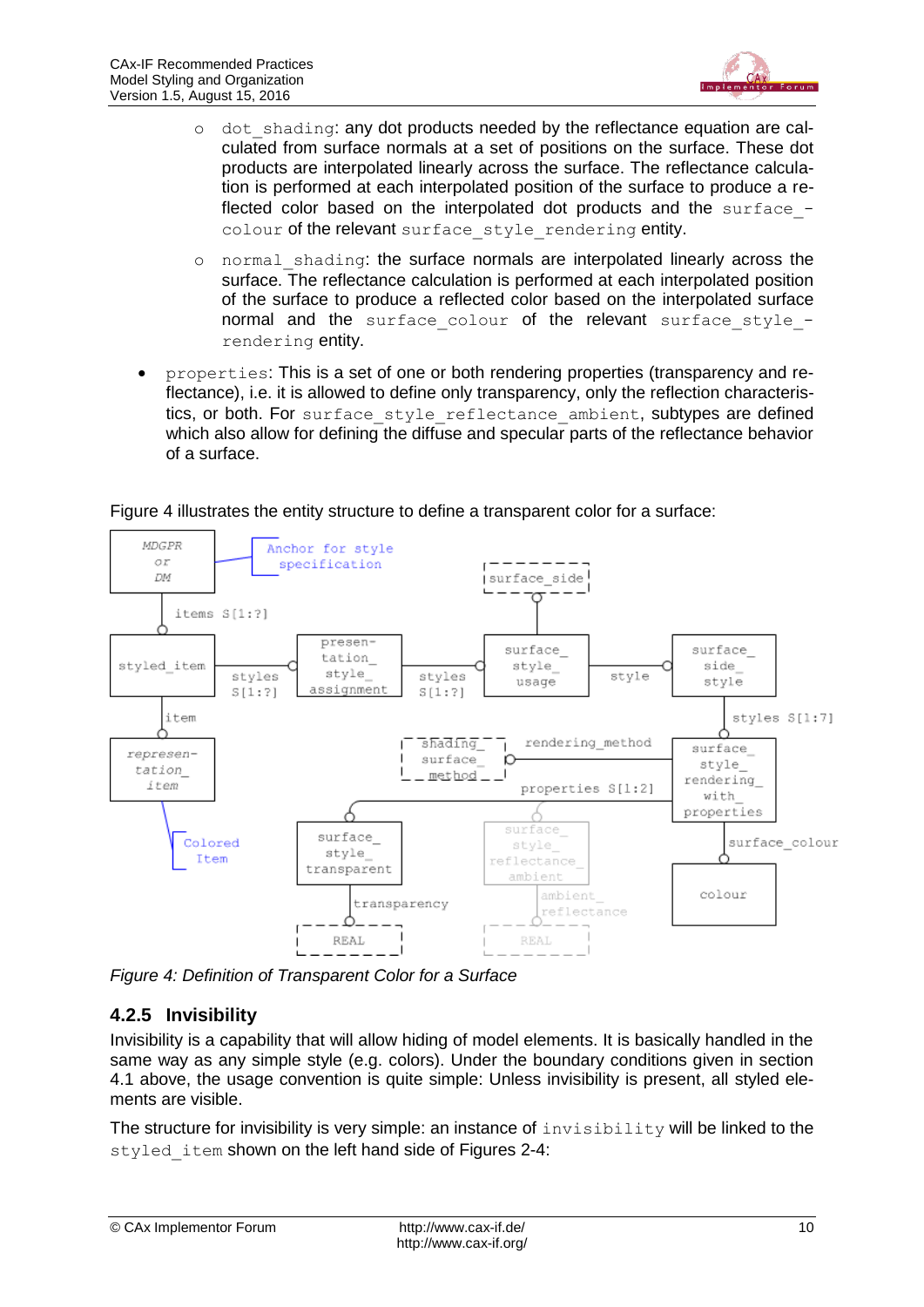



#### <span id="page-10-1"></span>*Figure 5: Structure of the Invisibility Assignment*

In order to make sure the appearance of the component is not affected in systems not supporting invisibility, the  $style$  item shall reference the style originally assigned to the component, i.e. a null style or a specific style as shown in Figures 2-4.

#### <span id="page-10-0"></span>*4.3 Overriding Styles*

If one particular aspect of a model – e.g., one face of a solid – shall be styled differently, there is no need to break down the styles for each individual element. The inheritance order defined in [4.2.1](#page-5-2) can still be used, and then the style for the element in question can be overridden with a new style.

The sections below define this for color, but it is applicable for the other styling options defined above as well.

#### **4.3.1 Overriding Surface Colors**

For coloring of a surface lying on a solid, the color of the solid is overridden. This happens by using an instance of over riding styled item. Only portions of shape redefined by over riding styled item will be affected. Portions not redefined by the overriding style shall be handled as already defined

#### **Part21 Example:**

```
#150=ADVANCED_FACE('',(#144),#149,.T.);
#247=DRAUGHTING PRE DEFINED COLOUR('magenta');
#248=FILL_AREA_STYLE_COLOUR('', #247);
#249=FILL_AREA_STYLE('',(#248));
#250=SURFACE STYLE FILL AREA(#249);
#251=SURFACE_SIDE_STYLE('',(#250));
#252=SURFACE STYLE USAGE(.BOTH., #251);
#253=PRESENTATION STYLE ASSIGNMENT((#252));
#254=OVER RIDING STYLED ITEM('',(#253),#150,#233);
#276=DRAUGHTING_MODEL('#276',(#233,#241,#246,#254,#255,#263,#268,#273),#269
);
```
[Figure 6](#page-11-0) on the next page illustrates the entity structure to define an overriding surface color.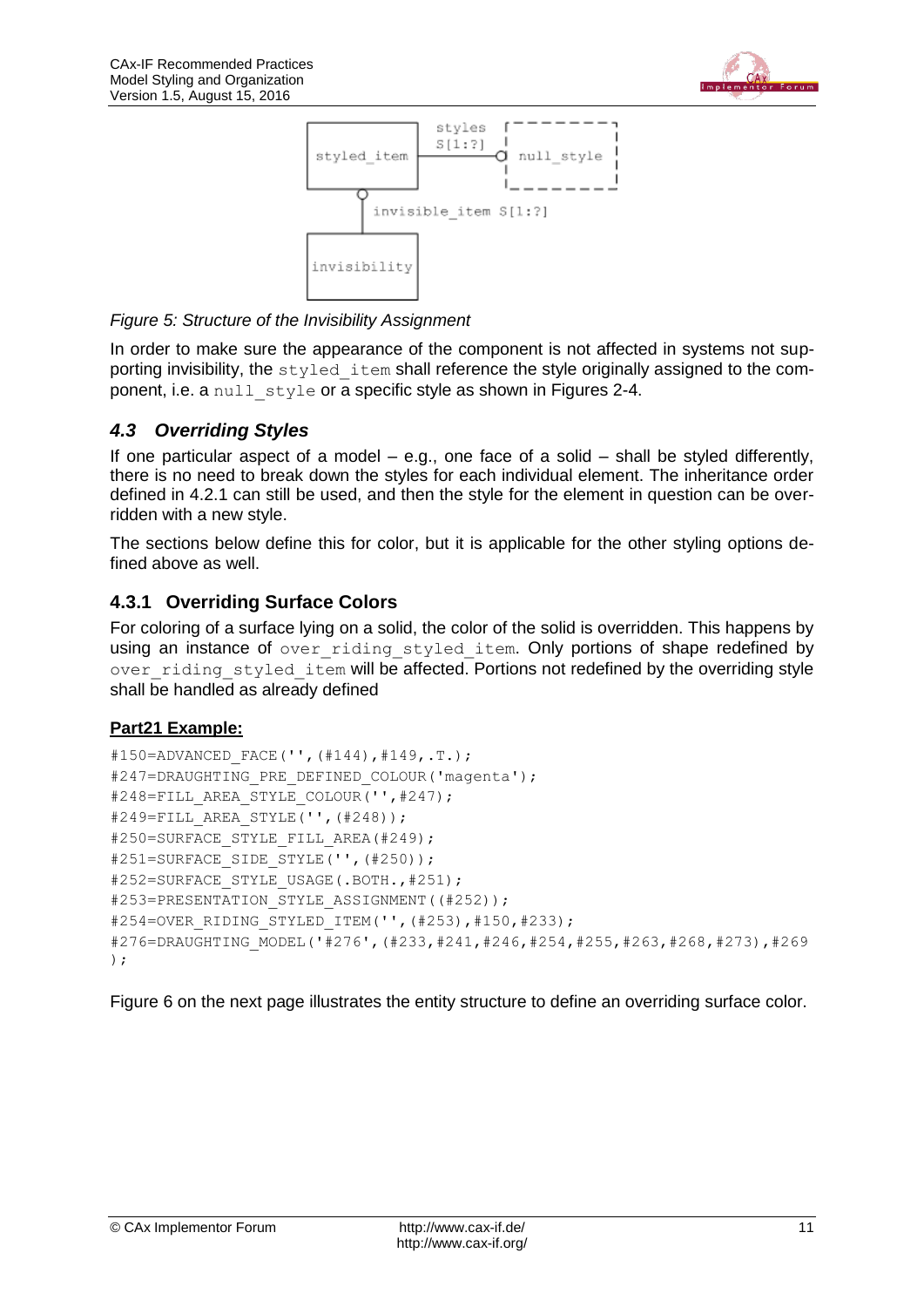



<span id="page-11-0"></span>*Figure 6: Representation of Overriding Surface Color*

## <span id="page-11-1"></span>**4.3.2 Overriding Edge Colors**

For coloring of an edge, the color of the solid or surface is overridden. This happens by using an instance of over riding styled item.

Note that edge colors are applied by a curve style rather than a surface style. This  $\overline{\phantom{a}}$  leads to a situation where the surface style of the solid or surface containing the edge could be overridden by a curve style for the edge in question.

Only portions of shape redefined by over riding styled item will be affected. Portions not redefined by the overriding style shall be handled as already defined.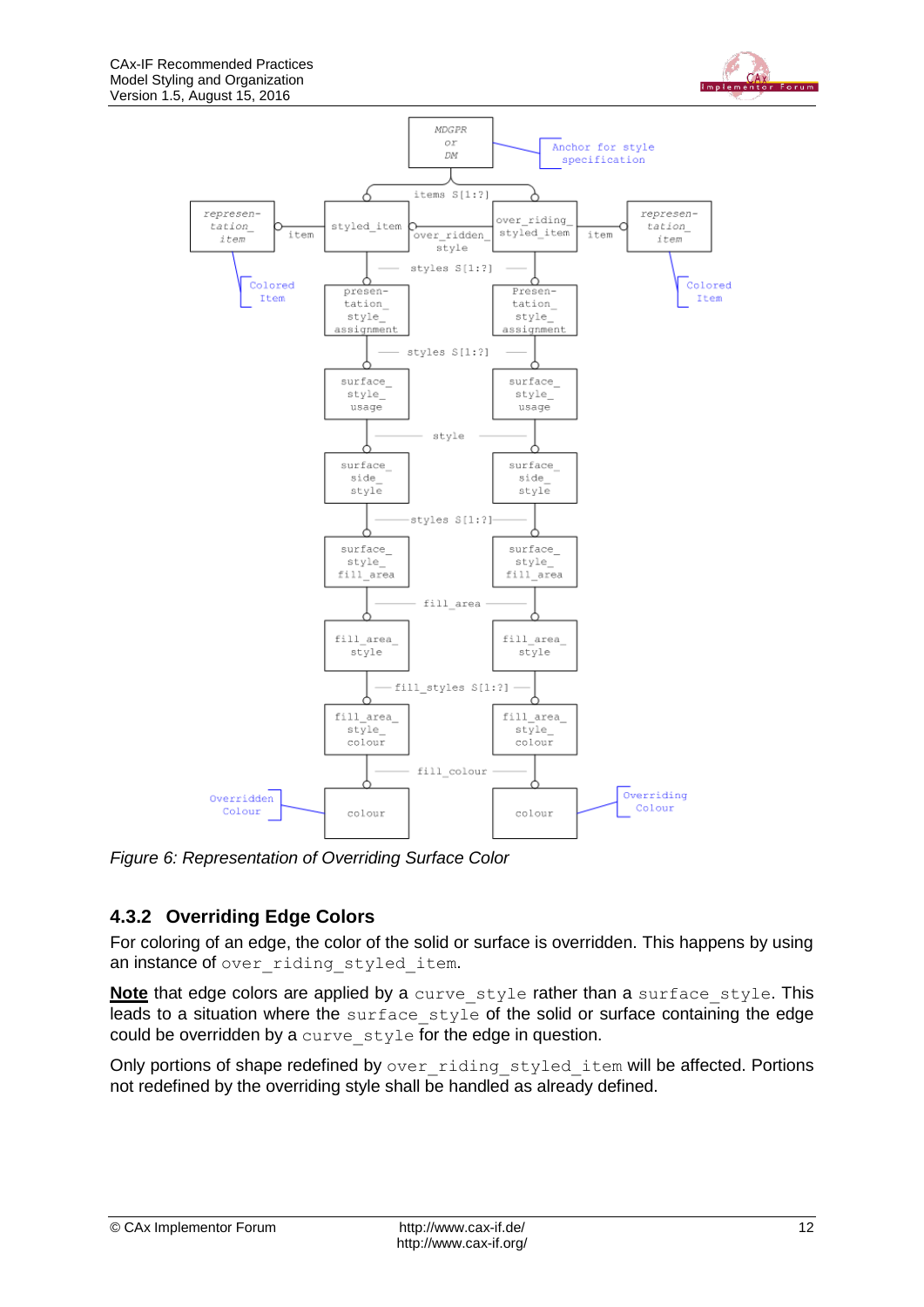



<span id="page-12-0"></span>*Figure 7: Representation of Overriding Edge Color*

#### **Part21 Example:**

```
#87=EDGE_CURVE('',#28,#24,#66,.T.);
#242=DRAUGHTING PRE DEFINED COLOUR('yellow');
#243=DRAUGHTING PRE DEFINED CURVE FONT('continuous');
#244=CURVE_STYLE('',#243, POSITIVE_LENGTH_MEASURE(1.0),#242);
#245=PRESENTATION STYLE ASSIGNMENT((#244));
#246=OVER_RIDING_STYLED_ITEM('',(#245),#87,#233);
#276=DRAUGHTING_MODEL('#276',(#233,#241,#246,#254,#255,#263,#268),#269);
```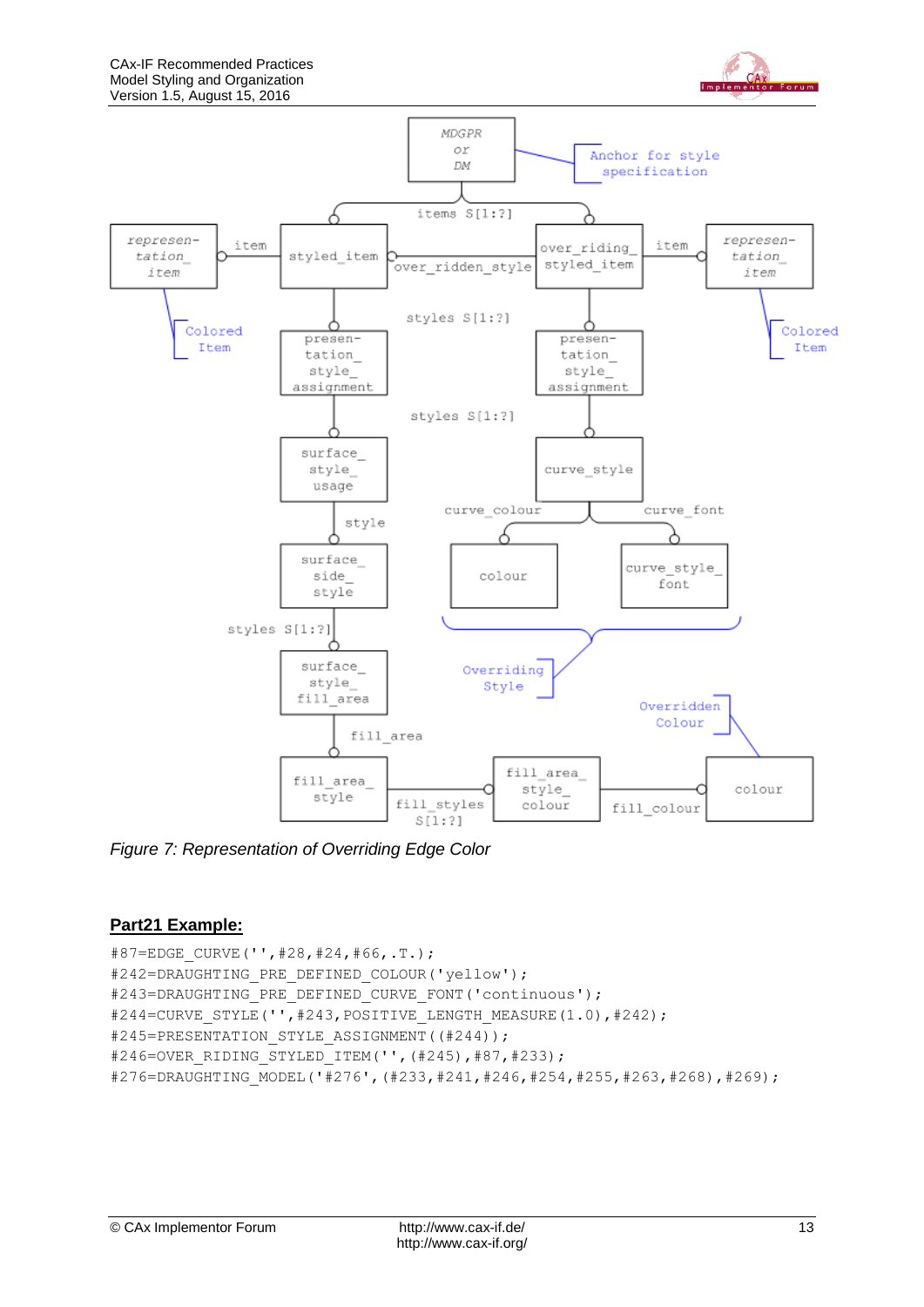

### <span id="page-13-0"></span>*4.4 Point Style & Color*

In several scenarios it is desired to present particular points in the model on the screen, e.g. to illustrate weld spots or inspection points. A point by itself doesn't have any geometric extent, but in CAD systems such points are typically presented using a pre-defined marker, such as a cross or a circle. This marker can also have a color.

[Figure 8](#page-13-1) below illustrates the structure to define point style and color:



<span id="page-13-1"></span>*Figure 8: Definition of Point Style and Color*

The representation item in the lower left hand corner of [Figure 8](#page-13-1) is typically a cartesian point if a particular data point shall be presented. However, point style and color can also be assigned to curves and surfaces, as explained by the following quote from the definition of presentation style assignment in Part 46:

*If a line is given a style which is a curve style, it shall appear. If a line is given both curve and point style, but the curve and its related cartesian points shall appear.*

The marker size is typically given as a positive length measure.

For the definition of the marker itself, the entity type pre defined point marker  $-$ symbol shall be used (see [Figure 8\)](#page-13-1). It allows defining the following marker shapes by using the corresponding string as value for the name attribute:

| <b>Marker</b> | <b>Name value</b> |
|---------------|-------------------|
| ÷             | 'asterisk'        |
|               | 'circle'          |
|               | 'dot'             |
| ٠             | 'plus'            |
| l 1           | 'square'          |
| ٨             | 'triangle'        |
| X             | $"\times"$        |

<span id="page-13-2"></span>*Table 3: Pre-defined Point Marker Symbols*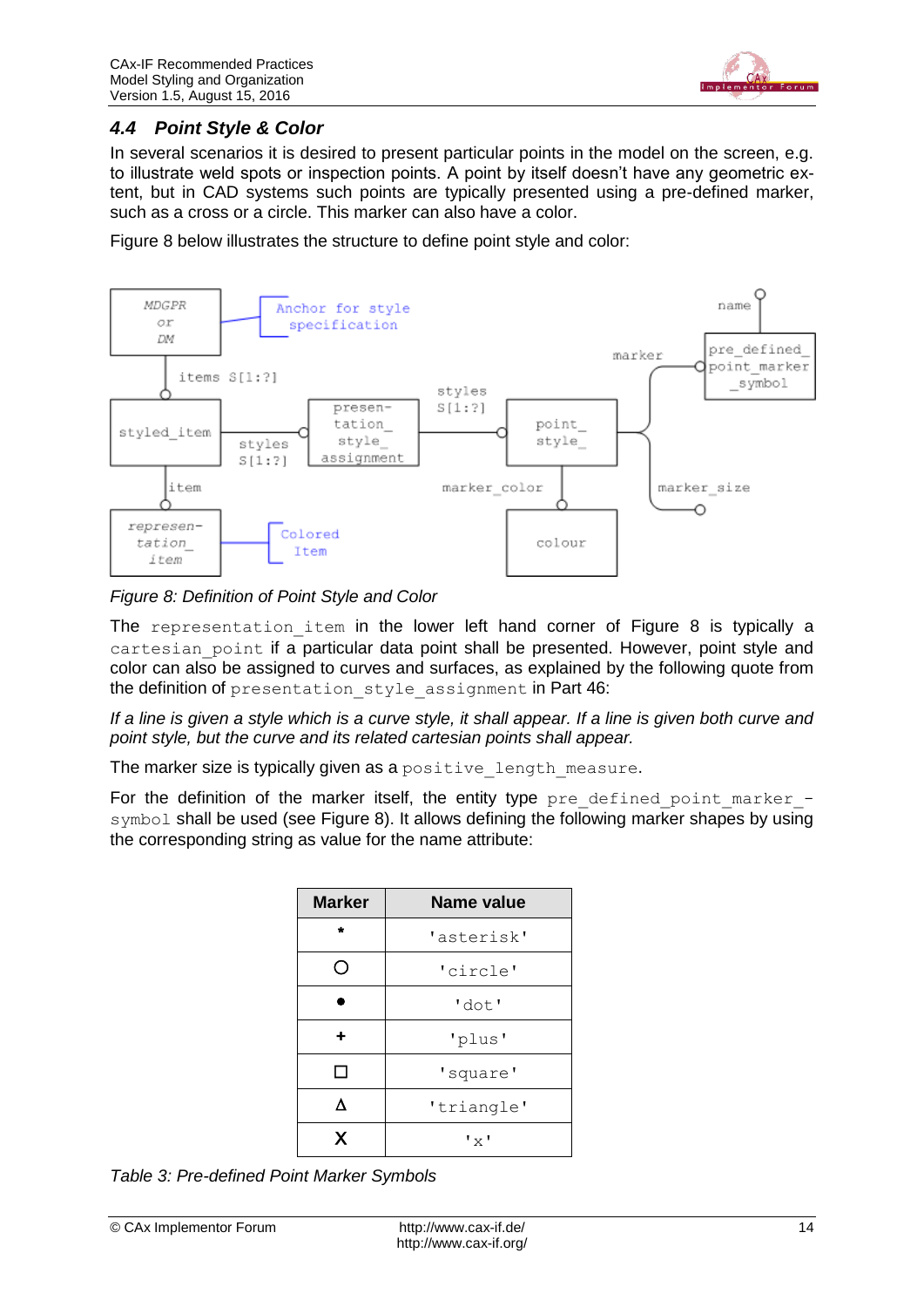

### **Part21 Example:**

```
#44=CARTESIAN_POINT('Reference Point',(17.789,-11.092,26.287));
#322=PRE_DEFINED_MARKER('circle');
#323=DRAUGHTING PRE DEFINED COLOUR('blue');
#324=POINT STYLE(' ',#322, POSITIVE LENGTH MEASURE(2.),#323);
#325=PRESENTATION STYLE ASSIGNMENT((#324));
#326=STYLED_ITEM('',(#325),#44);
#327=DRAUGHTING_MODEL('#327',(#212,#243,#278,#326,#411 #504),#69);
```
### <span id="page-14-0"></span>*4.5 Styling of Axis Placements*

Depending on the use case, it is important to display coordinate systems defined in the model to the user, as they may carry process-relevant information such as tool targets etc. Other coordinate systems may be less relevant and hence preferred to be hidden, in order to avoid overloading the model display.

The STEP standard does not explicitly define specific styles for coordinate systems. Such a style definition could be very simple (one color), or it could be very detailed (different colors and curve styles for each axis, shape of the arrows, lengths of the axes etc.). This was discussed in BugZilla in [#3526.](http://www.wikistep.org/bugzilla/show_bug.cgi?id=3526) It was agreed that the only meaningful style definition, if any, is to define one color for the entire coordinate system.

The main requirement is to define whether a coordinate system, represented by an  $axis2$  placement\_3d, shall be displayed to the user or not. This is done by applying the convention given in section [4.1:](#page-4-1)

- If there is no styled item referencing the axis2 placement 3d, it shall not be displayed at all.
- If there is a styled item (with a null style) referencing the axis2 placement 3d, it shall be displayed to the user according to the target system's default settings.



<span id="page-14-2"></span>*Figure 9: Displaying an Axis Placement*

In order to support the requirement to define a single color for the entire placement, it was agreed that no new entity type is needed. An instance of curve style with only the curve colour defined, fulfills the requirement, as the intention of its use in this context can be easily deduced.



<span id="page-14-3"></span>*Figure 10: Coloring an Axis Placement*

# <span id="page-14-1"></span>**5 Assembly Component Instance Styling**

The scope is the assignment of new (overriding) styles to individual instances of an assembly component, in order to emphasize certain parts in a given context. The style assigned is either a new color or an "invisibility" tag, which will declare the respective component as hidden.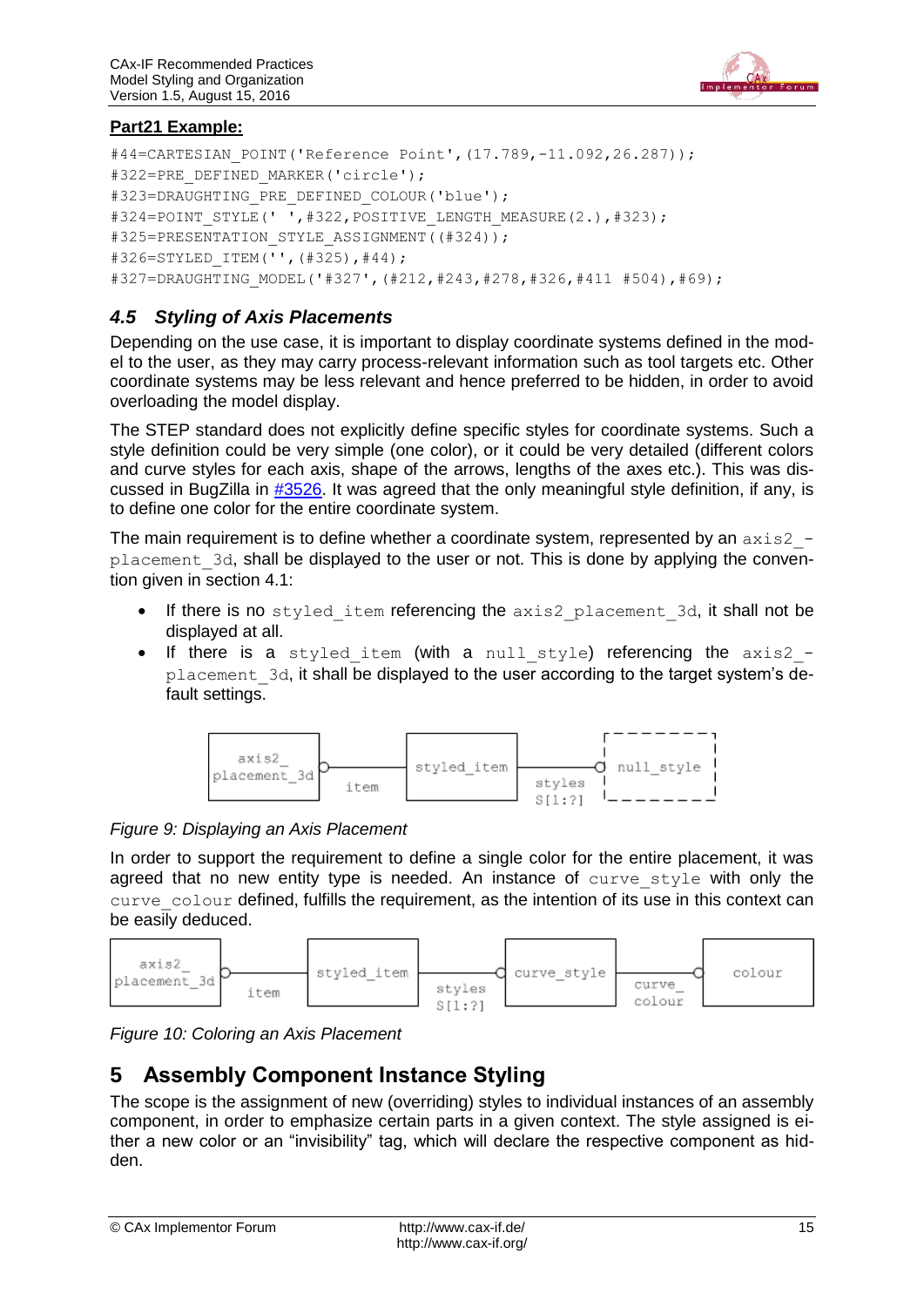

### <span id="page-15-0"></span>*5.1 Linking the Style to the Component Instance*

The main item of interest in the context of assembly component instance styling is the identification of the correct instance.

**Note:** Until version 1.2 of this document, this was done using NAUO and SHUO, i.e. on the product assembly, to which then an empty representation was attached that served as anchor for the component instance style. In version 1.3 of this document, this has been replaced with a more elegant approach that works on the geometric assembly.

The core entity here is context dependent over riding styled item (CDORSI), which is contained in AP203e2, AP214e3, and AP242. It is a subtype of over riding  $-$ styled item as introduced in sections [4.3](#page-10-0) and [4.3.2](#page-11-1) above, and has an additional attribute style context, which is a list of, in this case, representation relationships. This list is filled top-down, and thus unambiguously identifies the instance of the component the over-riding style shall be applied to. [Figure 11](#page-15-1) below gives an illustration based on the wellknown AS1 example:



<span id="page-15-1"></span>*Figure 11: Identification of the Instance to be styled*

The CDORSI refers to three entities to assign the style in the intended context:

- item: the item to be styled, e.g. the shape representation of the component.
- over ridden style: The original style that was assigned to the component itself. Note that in the case of an assembly, this style may be assigned at a higher level in the assembly structure, from where it by definition applies to all sub-assemblies and components.
- style context: the top-down list of representation relationships that unambiguously define the path from the root node to the target leaf node instance.

The diagram in [Figure 12](#page-16-0) below illustrates the implementation structure for the case where one of the two Nuts of the Rod Assembly in AS1 shall be styled in a way different from the default style. This way, all other instances of Nut will be displayed in the target system's de-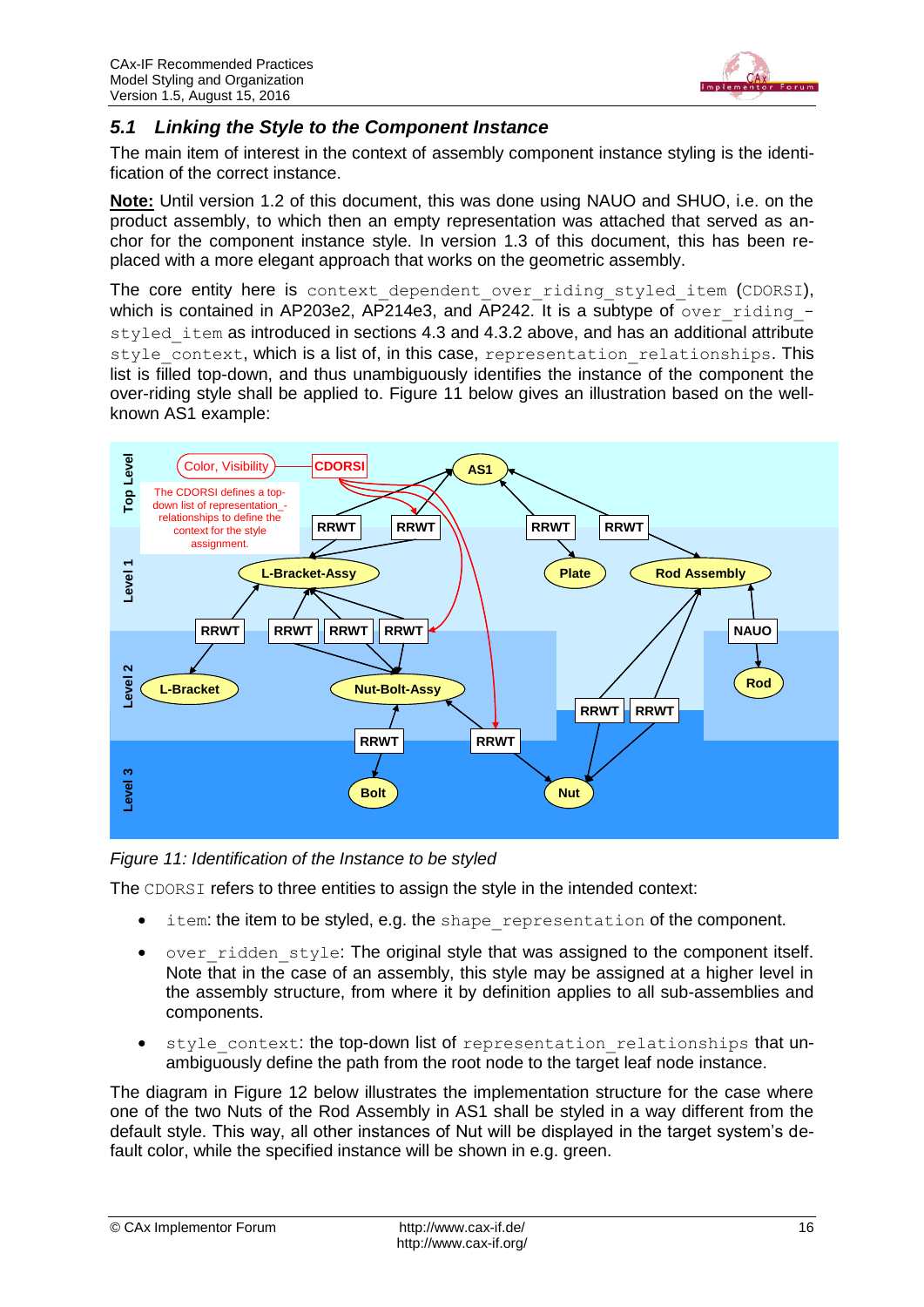



<span id="page-16-0"></span>*Figure 12: Styling an instance of a component in an assembly*

The capability to style certain instances of components in an assembly in a different way can be extended even further by overriding the CDORSI itself with another instance CDORSI. Building on the example given in [Figure 12](#page-16-0) above, it can now not only be defined that while all instances of Nut are being displayed in the target system's default style one particular instance of Nut is shown in green; it can now be defined in addition that one face of that particular instance shall be red. This extension is illustrated in [Figure 13](#page-17-1) below: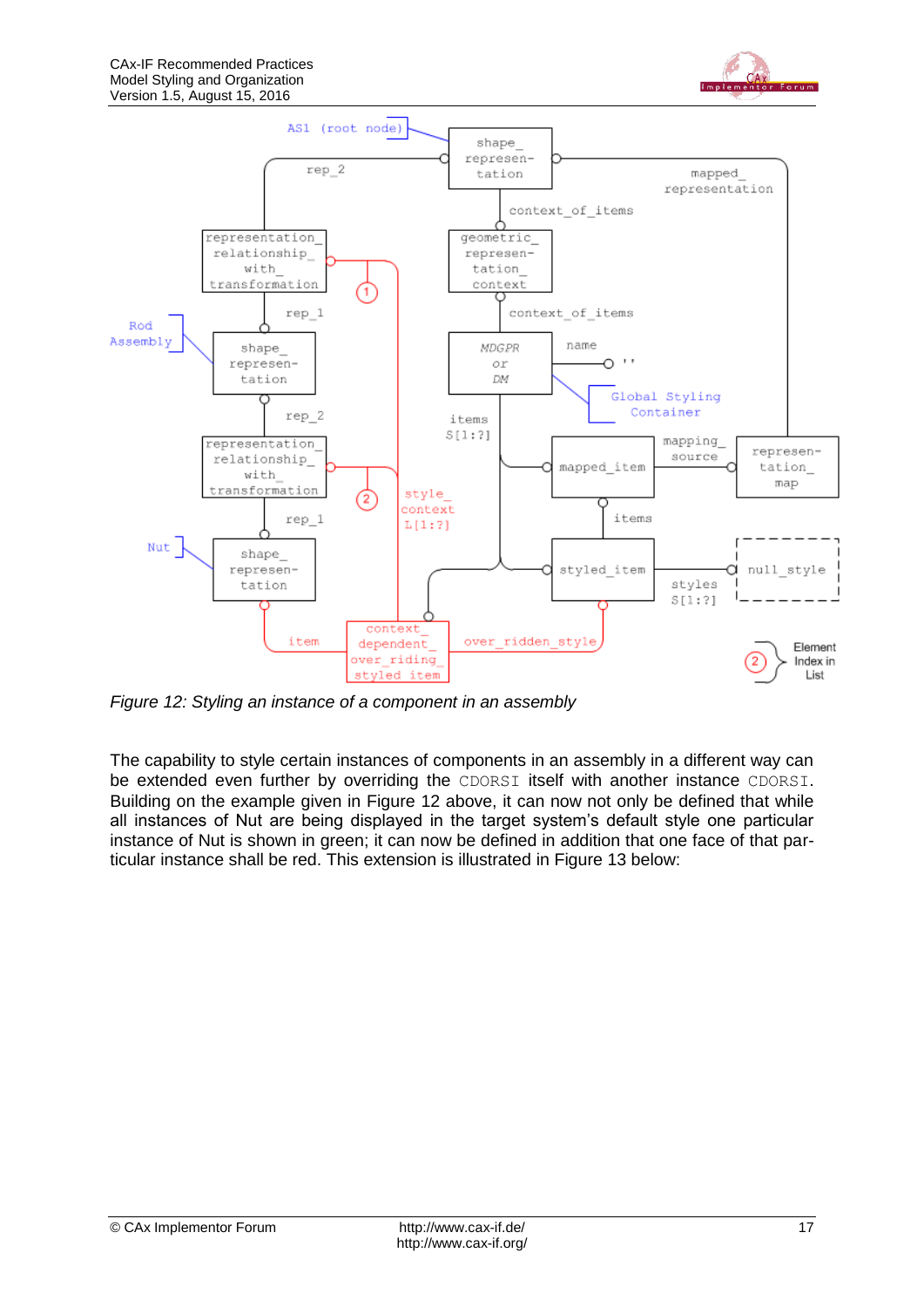



<span id="page-17-1"></span>*Figure 13: Styling a portion of an instance of a component in an assembly*

# <span id="page-17-0"></span>*5.2 Applicable Styles*

The two styling characteristics described in this document that can be used to distinguish one instance of a component from its other instances are color and visibility.

# **5.2.1 Color / Transparency**

The assignment of a new (transparent) color happens in the same way already described in sections [4.2.2](#page-6-1) and [4.2.4](#page-8-1) above. The CDORSI references in its set of styles an instance of presentation style assignment, which defines the new color for the component in the given context, see [Figure 2](#page-6-0) and [Figure 4](#page-9-0) respectively.

# **5.2.2 Invisibility**

For invisibility, the definitions given in [4.2.5](#page-9-1) apply here as well. In the context of assembly instance styling, it can be used to hide a specific instance of a component. The structure for this is again very simple: an instance of invisibility will be linked to the CDORSI.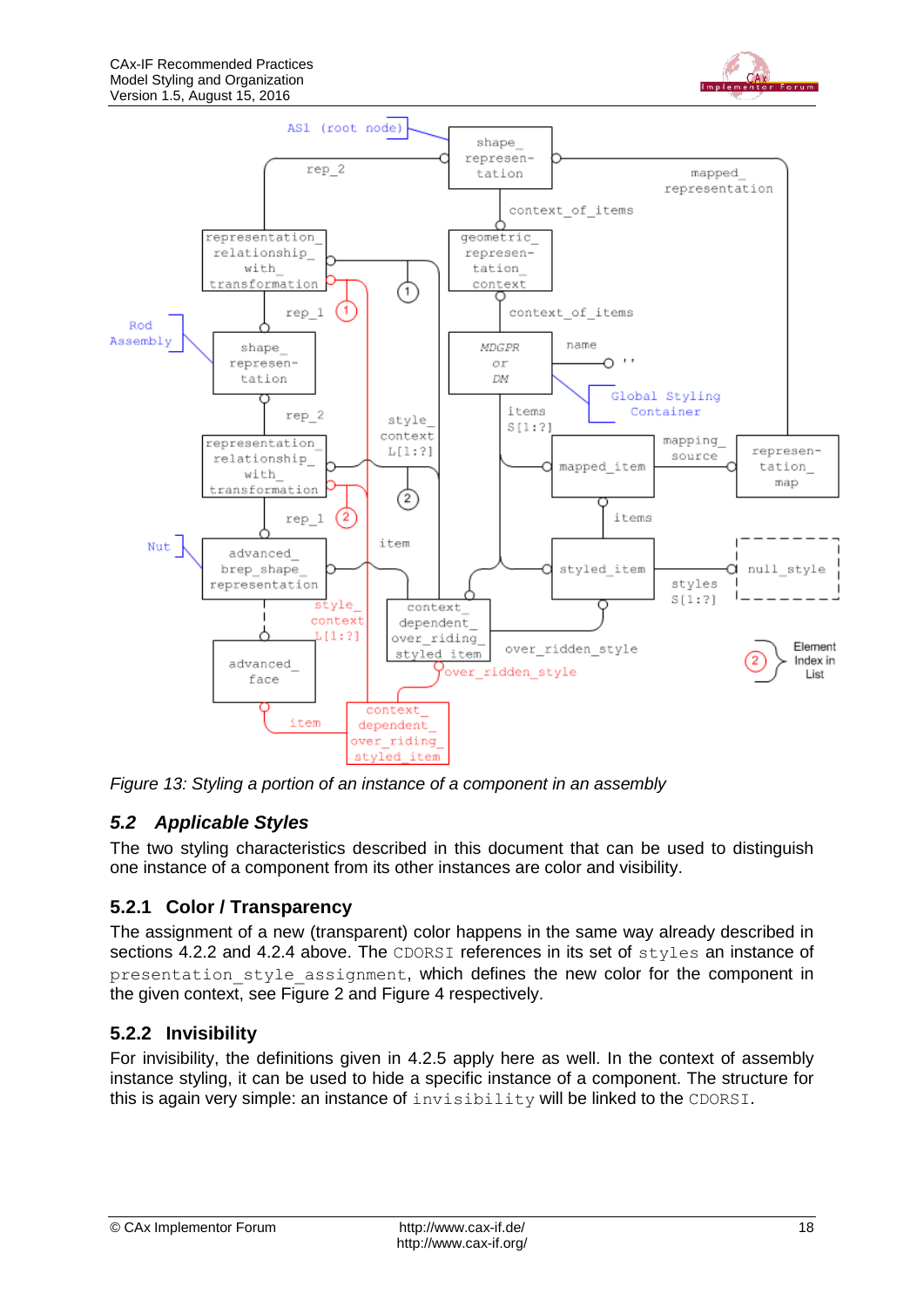

# <span id="page-18-0"></span>**6 Layers**

A layer is a general structure for the collection of geometric and annotation elements.

### <span id="page-18-1"></span>*6.1 Assigning Elements to a Layer*

Layers shall not be nested, i.e.; a layer cannot be put on another layer.



#### <span id="page-18-4"></span>*Figure 14: Layer Representation*

The presentation layer assignment entity collects all items that are on the same layer in its assigned items attribute. These items are representation items.

### **Part21 Example:**

```
#225=PRESENTATION_LAYER_ASSIGNMENT('010','layer 010',(#206));
#206=SHELL_BASED_SURFACE_MODEL('#206',(#205));
```
**Note** that this ignores the informal proposition on layered item provided in Part46. This approach was chosen by the Implementor Forum in order to reduce exchange file size by removing the need for layered items to be styled items, although a STEP file which applies layers through styled items is not deemed to be invalid.

### <span id="page-18-2"></span>*6.2 Layer Naming Recommendations*

As various CAD systems have different mechanisms for organizing layers and the elements on them, the following recommendations are given to ensure interoperability

#### **Pre-processor Recommendations:**

- Create only one instance of presentation layer assignment per layer, and not for each individual element assigned to the layer.
- Do not use empty layer names. Some systems ignore layers with empty names on import.
- Use unique names for layers if the elements are expected to behave differently, e.g. regarding their visibility.

#### **Post-processor Recommendations:**

 If multiple layers with identical names are encountered on import, they shall be merged into a single layer in the target system.

### <span id="page-18-3"></span>*6.3 Layer Styling*

In addition, a whole layer can be set to invisible, using an instance of  $invisibility$  referencing the presentation layer assignment.

**Note** that even though all unstyled items are considered to be invisible, in the case of intended invisibility the invisible objects shall be declared explicitly as invisible. This may happen directly for each object or indirectly via declaring the layer containing the objects as invisible.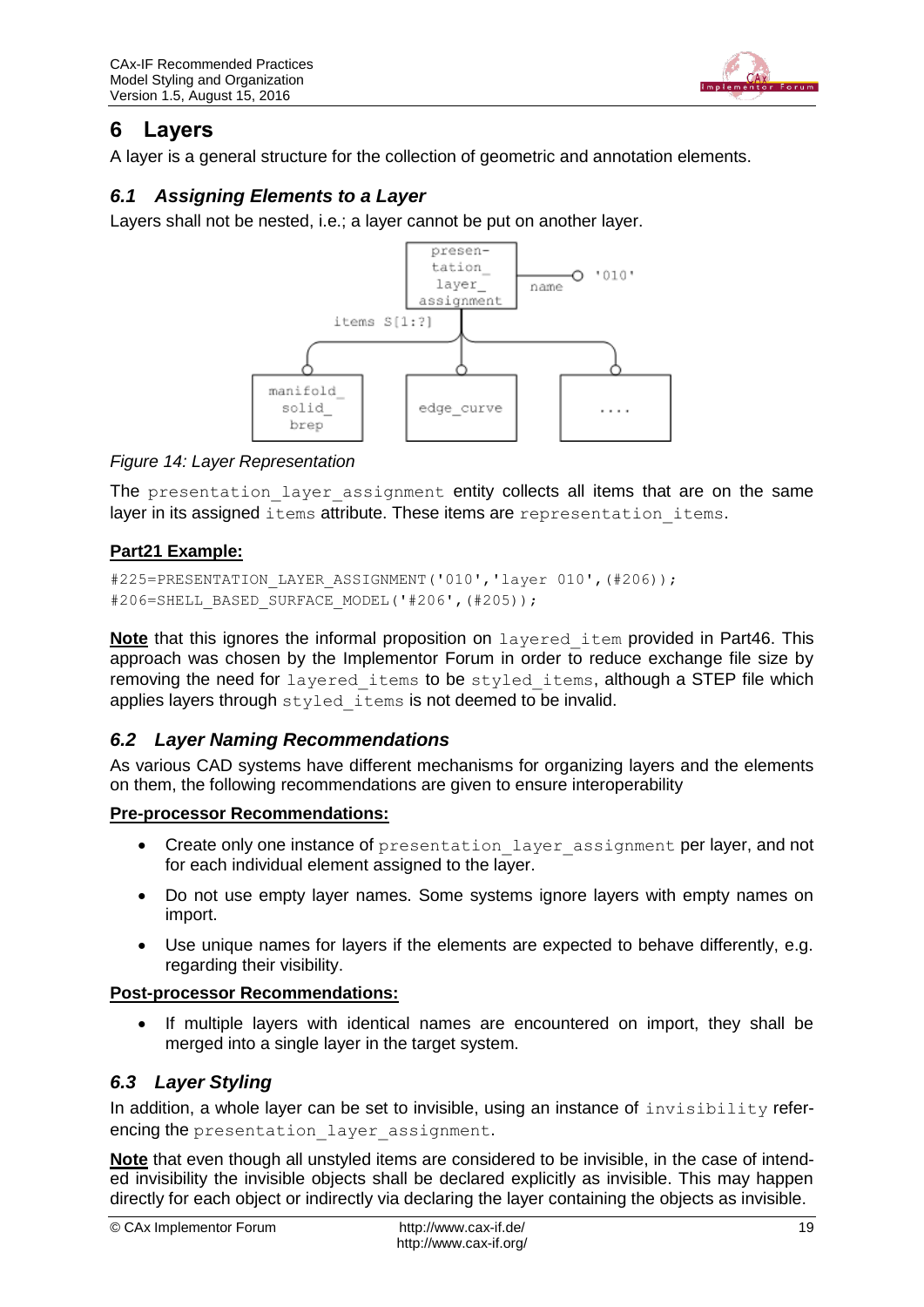

# <span id="page-19-0"></span>**7 Groups**

A group is an organizational structure that allows the grouping of specific elements in the model together. Relationships can be defined between groups to create a group hierarchy.

### <span id="page-19-1"></span>*7.1 Assigning Elements to a Group*



<span id="page-19-3"></span>*Figure 15: Group Assignment Representation*

**(\*) Note:** Even though applied\_group\_assignment is contained in both AP203e2 and AP214, the select types for group item (AP214) and groupable item (AP203e2) are different. AP203e2 allows more entity types to be grouped together. In AP214, a where rule further limits the groupable items to geometric representation items and shape\_aspects.

As long as no further business requirements are known, the items in a group shall be limited to the AP214 definition.

## <span id="page-19-2"></span>*7.2 Defining Group Relationships*

Groups may be used to define other groups, and thus to create a group hierarchy.



<span id="page-19-4"></span>*Figure 16: Group Relationship Representation*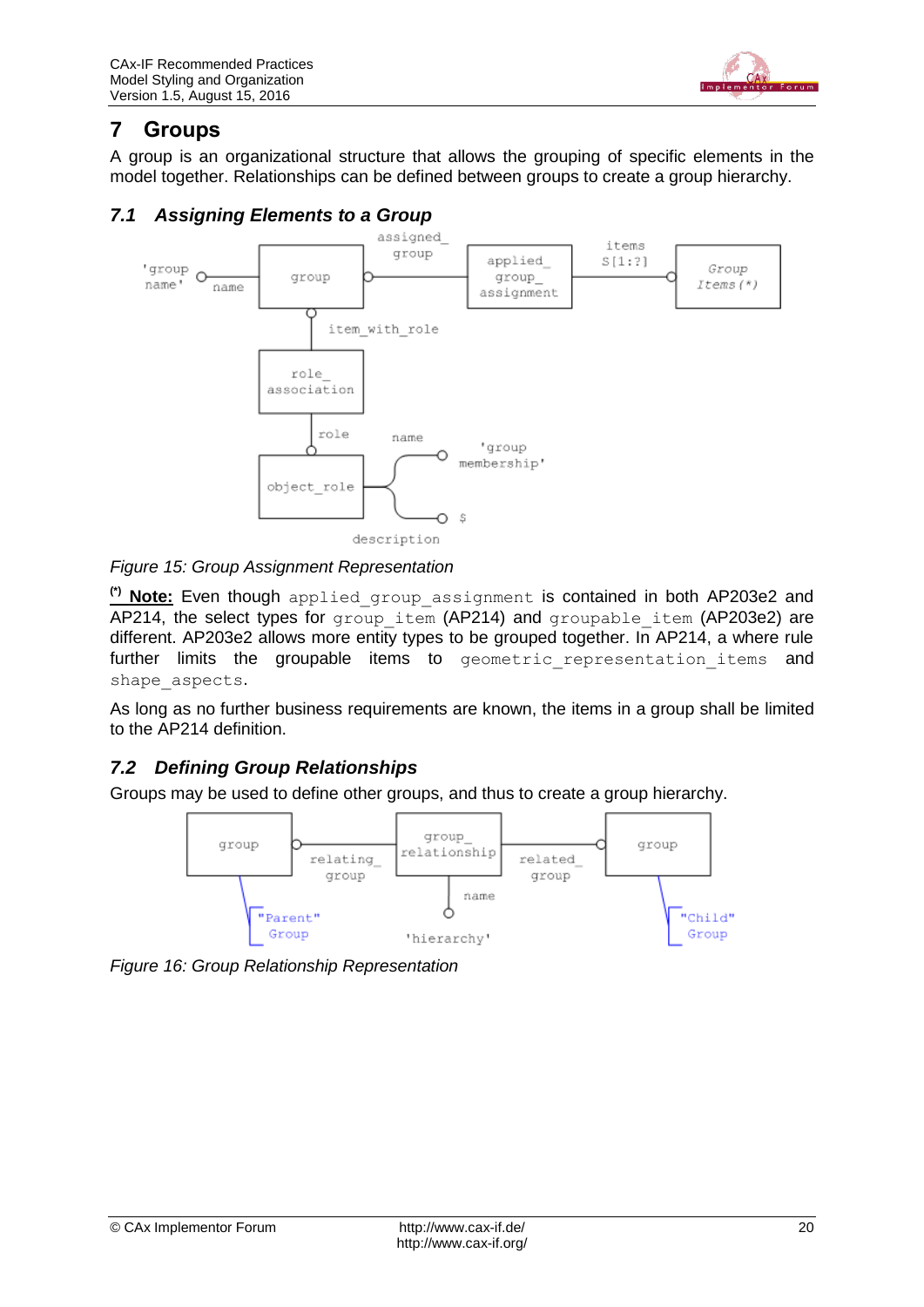

# <span id="page-20-0"></span>**8 CATIA Geometric Sets**

Geometric Sets are a model structuring mechanism that is specific to Dassault Systèmes' CATIA V5 and 3DEXPERIENCE CAD systems. It subdivides all constituent elements of a model into sets, such that each model element belongs to exactly one Geometric Set. The sets can be nested, i.e. a Geometric Set may contain another Geometric Set.

In the example below, the Geometric Set "GS1" contains "Point.1" and anther Geometric Set, "GS.2". This then contains "Point.2".



### <span id="page-20-1"></span>*Figure 17: Geometric Set Example*

While other CAD systems may have their own structuring mechanisms, none of them are similar or mappable to the Geometric Sets.

However by design, the Geometric Sets can carry process-relevant information that needs to be preserved for roundtrip scenarios (e.g., CATIA – STEP – CATIA), e.g. for long-term archiving of digital design data. Hence, the requirement to preserve them in STEP. Though the Geometric Sets can be understood as a grouping mechanism, it was agreed not to use the Group functionality in STEP as described in section [7](#page-19-0) above, in order to avoid ambiguity with the actual grouping mechanism that CATIA provides as well.

The following structure is recommended:

- Each Geometric Set will be represented as a shape aspect with:
	- o shape aspect.name carrying the name of the Geometric Set, e.g. "GS1".
	- o shape\_aspect.description carrying the magic string "CATIA Geometric Set".
- The hierarchical structure will be represented using instances of shape aspect relationship with:
	- $\circ$  The relating attribute pointing to the parent set ("GS1" in the example above)
	- o The related attribute pointing to the child set ("GS2" in the example above)
	- o The description attribute carrying the magic string "CATIA Geometric Set".

Any target system other than CATIA V5 or 3DEXPERIENCE shall ignore any shape aspects and shape aspect relationships with their description set to "CATIA Geometric Set".

CAx-IF testing determined Geometric Sets defined this way do not cause unwanted sideeffects in other CAD systems.